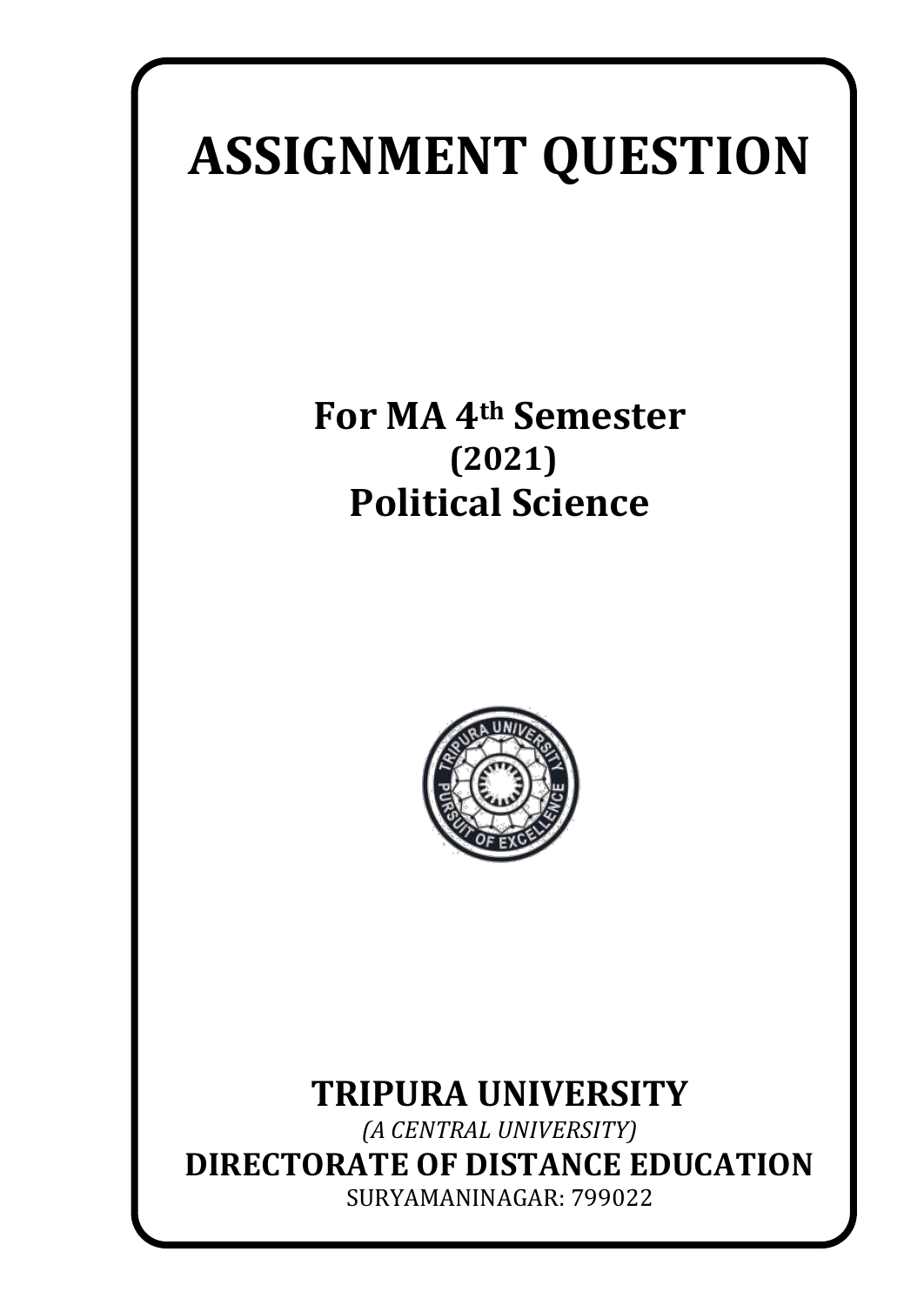

#### **TRIPURA UNIVERSITY**

#### *(A CENTRAL UNIVERSITY)*

**DIRECTORATE OF DISTANCE EDUCATION**

SURYAMANINAGAR: 799022

#### *IMPORTANT INSTRUCTIONS FOR WRITITTING AND SUBMITTING OF ASSIGNMENTS*

- 1. Learners are required to prepare 3 (Three) Assignments, 1 (one) each from the 3 (Three) papers of the concerned subject and submit the same within the due **i.e. 13th February, 2022 and time for submission: 11:00 AM to 04:00 PM (except Wednesday, Thursday & other Holidays).**
- 2. Learners/Students must use only A4 size paper for writing Assignments and tie all pages carefully.
- 3. On the Cover Page, the following information shall have to be provided:

| Name       |  | Enrolment No.  | $\bullet$ |
|------------|--|----------------|-----------|
| Programme: |  | Subject        |           |
| Paper      |  | Assignment No. |           |
| Address    |  | Contact No.    |           |
|            |  |                |           |

Signature with Date

- 4. **Students are required to give endnotes and references in the last page of their assignments.**
- 5. While writing an Assignment, a margin of 4 cm should be kept on the left side of each A4 size paper. A gap of 4 cm should also be kept in between two answers.
- 6. Learners/Students are asked to write Assignments in their own hand writing and own language. They shall not print or type any answer.
- 7. Copying directly from course materials is strictly prohibited.
- 8. Copying from the Response Sheets of other Candidates will be treated as adoption of malpractice. Copying from any other source or by any means is strictly prohibited. Any two or more Assignments of two or more students with same contents and written in same language shall be liable to cancellation and the students will be treated as failed for that particular paper (s). Such students shall not be allowed to sit for the Semester End Examination/Year End Examination.
- 9. Each Assignment must be written separately. Students/Learners must not mix up Assignments.
- 10. Worked out Assignments shall have to be submitted in the Assignment Section of the Directorate of Distance Education, Tripura University, Suryamaninagar, Pin-799022, Tripura **Within Due Date i.e. 13th February, 2022 (except Wednesday, Thursday & other Holidays).**

#### **LAST DATE FOR SUBMISSION OF WORKED OUT ASSIGNMENTS IS 13/02/2022 NO ASSIGNMENT SHALL BE ACCEPTED AFTER THE DUE DATE**

**CANDIDATES ARE ADVICED NOT TO USE TRANSPARENT SHEET, PLASTIC STICK AND SPIRAL BINDING ON THEIR ASSIGNMENTS. THEY HAVE TO ONLY STAPLE THE COPIES OF ASSIGNMENT.**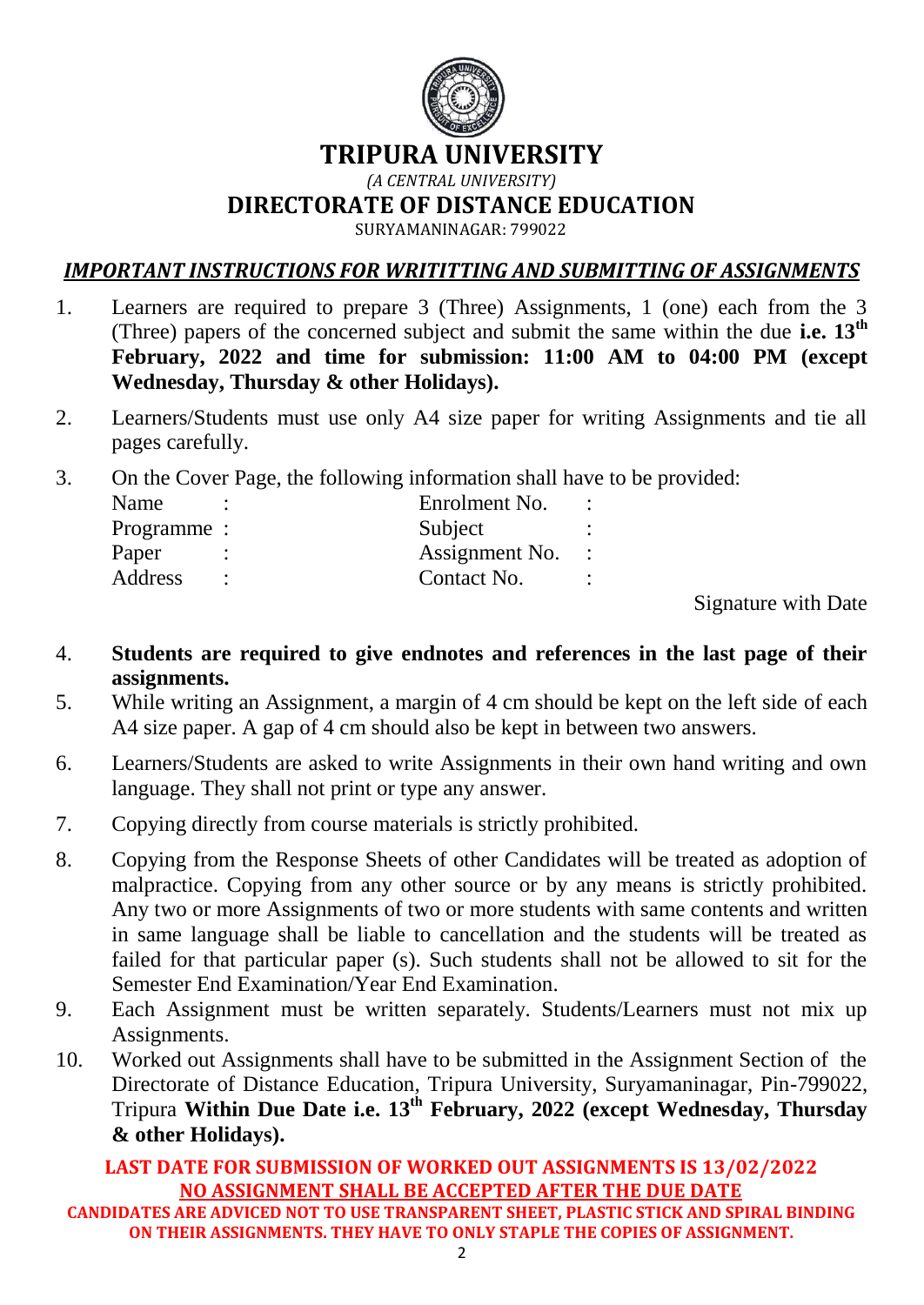

## **TRIPURA UNIVERSITY**  *(A CENTRAL UNIVERSITY)*  **DIRECTORATE OF DISTANCE EDUCATION** SURYAMANINAGAR: 799022

### **MA 4TH SEMESTER PROGRAMME-2021 SUB: POLITICAL SCIENCE; PAPER: POLS 1001C (Social Movements in India) ASSIGNMENT NO-04 FULL MARKS: 30**

| <u>Answer any two of the following (within 300 words each):</u>                      | $15x2=30$ |
|--------------------------------------------------------------------------------------|-----------|
| 1. Write an easy based on Major social Movements in India.                           | 15        |
| 2. Describe the Various features and ideology of social movement.                    | 15        |
| 3. Evaluate the success of social movements in North-East India                      | 15        |
| 4. What is the difference in the character of social movements as we move from their |           |
| characterization from old to new?                                                    | 15        |
| 5. Write a note on the movement for autonomy in Assam.                               | 15        |
| 6. Examine Chipko Movements towards development in an environment discourse. 15      |           |
| 7. Analyze Gramsci's post-Marxist perspective on social movement.                    | 15        |
| 8. Discuss the Autonomy movement in Tripura.                                         | 15        |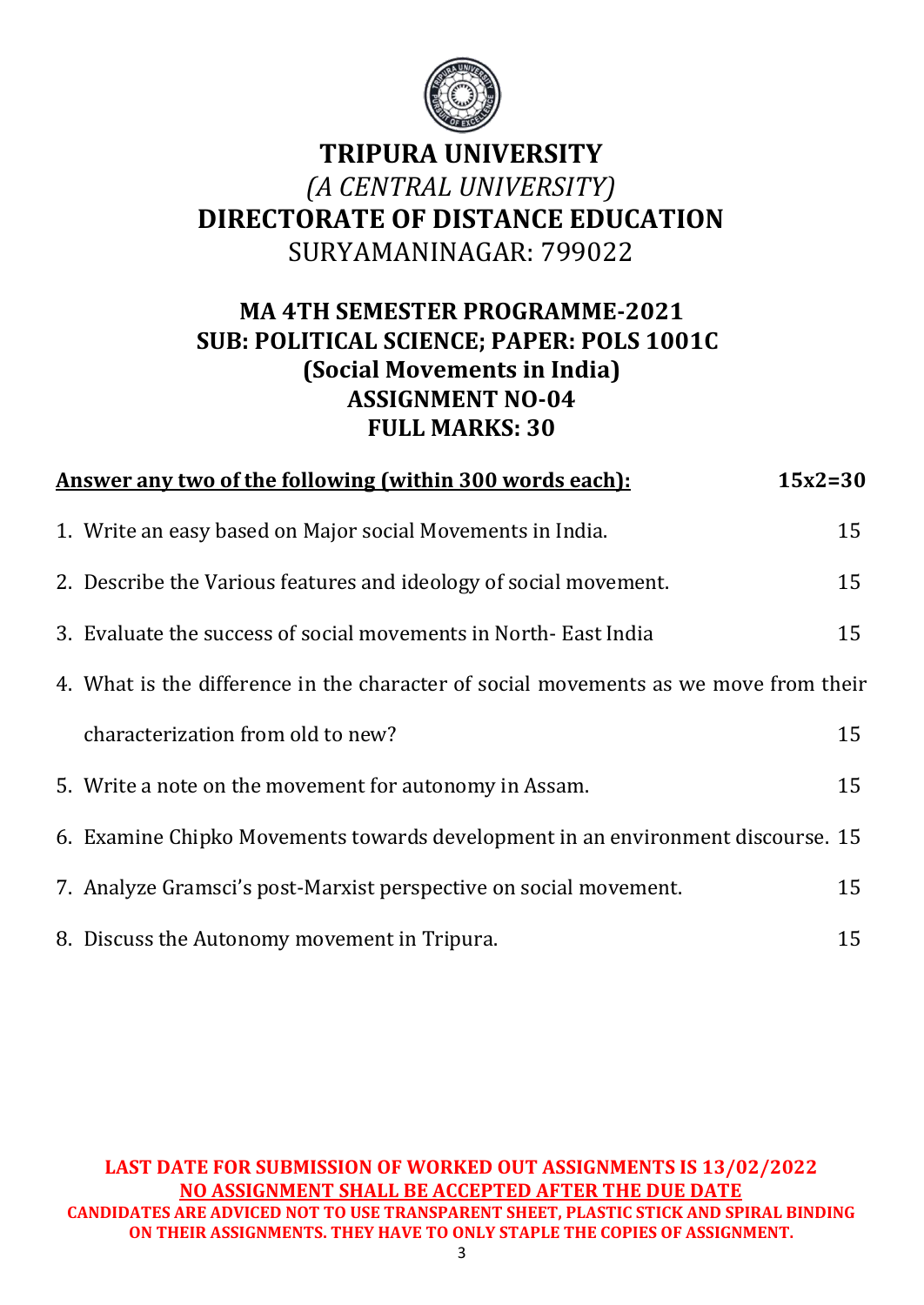

## **TRIPURA UNIVERSITY**  *(A CENTRAL UNIVERSITY)*  **DIRECTORATE OF DISTANCE EDUCATION** SURYAMANINAGAR: 799022

#### **MA 4TH SEMESTER PROGRAMME-2021 SUB: POLITICAL SCIENCE; PAPER: POLS 1004E (Indian Foreign Policy) ASSIGNMENT NO-04 FULL MARKS: 30**

#### **Answer any two of the following (within 300 words each): 15x2=30**

- 1. Discuss the Basic objectives and principles of India's foreign policy.
- 2. Explain the current trends of India and US bilateral relationship.
- 3. Discuss India and Bangladesh diplomatic relationship.
- 4. Discuss India's economic relationship with ASEAN.
- 5. Write a note on India's role in the United Nation Organization.
- 6. Explain the role of institution and actors in India's foreign policy.